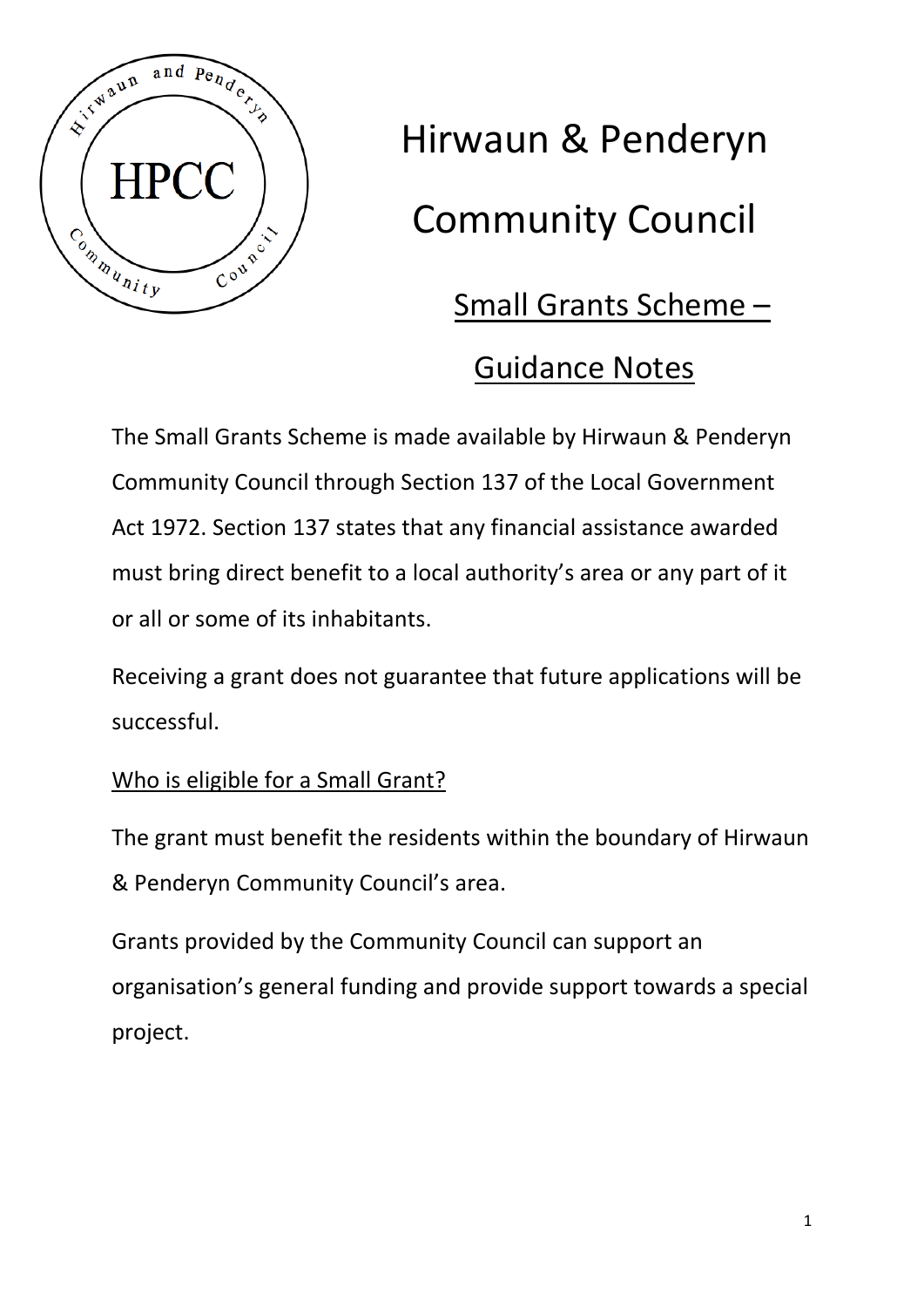#### Who is ineligible for a Small Grant?

Small grants will not be awarded for:

- Statutory services
- Organisations that have large reserves that are not designated for a specific purpose
- Individuals, private or for-profit organisations.

#### When considering your application:

We will look at:

- How well the grant will meet the needs of the community, specifically, how if will benefit the people residing in the Hirwaun & Penderyn Community Council's area (specify if possible the extent of any such benefit in the community)
- How effectively your group will use the grant
- Whether the costs are appropriate and realistic
- Level of contributions raised locally
- Whether the applicant could reasonably have been expected to obtain sufficient funding from a more appropriate source
- How the group is managed.